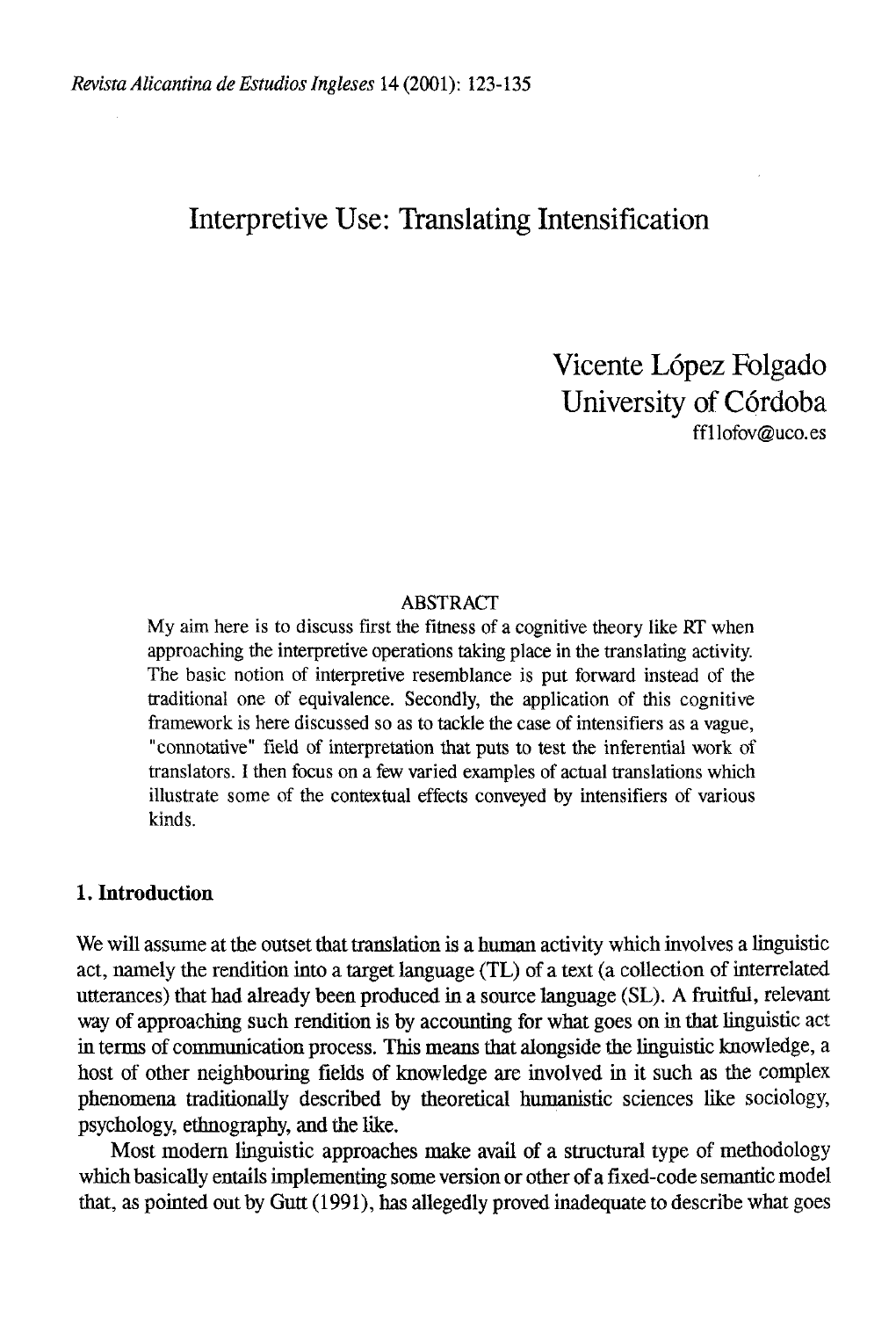on in linguistic communication and more specifically in that special human operatíon called íranslatíon.

However, if we approach translation as a cognitive activity, there is little need for describing in much detail the manifold connections transiatíon has with other possible related fields of study. The emphasis should instead be laid on a double aspect of the phenomenon of translation. Firstly, on the translator's ability to process all the information stemming not only from the meanings conveyed by the linguistic code of the source text (ST), but also and crucially, from the relevant contextual effects produced by her active inferential work during her actual reading of the literary text involved (Pilkington, 1991). Secondly, on the reader's ability to get access both to the information provided by the linguistic code of the text concerned and to further relevant information derived from the translator's interpretation of it. This last operation is done through inferential work aimed at yielding enough contextual effects the reader deems worth while pursuing, as often claimed by Sperber and Wilson's (1986) seminal work.

This last aspect of additional contextual effects should be considered of the utmost importance when translating aspects of texts whereupon we attempt to focus in the present paper.

Suppose a translator comes across this sentence:

(1) a. Jill is *pretty* wrong there.

b. Jül esta en eso *pero que muy* equivocada.

Some would suggest that there is an obvious lack of literal equivalence relation between the two utterances. It seems to me though that the Spanish expression marks a higher degree of intensification than the English. The expression "pero que muy" seems to me that it suggests a degree of intensification and emphasis that "pretty" lacks (a good rendering of it in English would be "very, very" or "most" i.e. the highest degree of intensification). The translation is then a bad one, no matter the intonational emphasis (focus stress) the English sentence may have been uttered with.

On the other hand, there would be no way of knowing if the utterance (Ib) translates (la) appropriately, if the translation had been a more ambiguous expression like "un tanto" or simply "bastante", unless we look into the contextual effects produced by the use of the intensifiers in the reader's representation of both utterances: in the last case the truth conditions of the proposition need an enrichment so as to disambiguate the vague meaning coded by the intensifier. In sum, it is a major translator's job to account for all the information accessed in the act of reading the SL utterance and then do the same in the act of rendering that sentence into the TL. Now the thorny problem the reader-cum-translator has to iace is, how will she assess all those nuances of meaning, the so called 'connotative meaning', that are supposed to be reached through implicative mental operations? We assume that a case in point is provided by intensifiers as they are translated from one language into any other.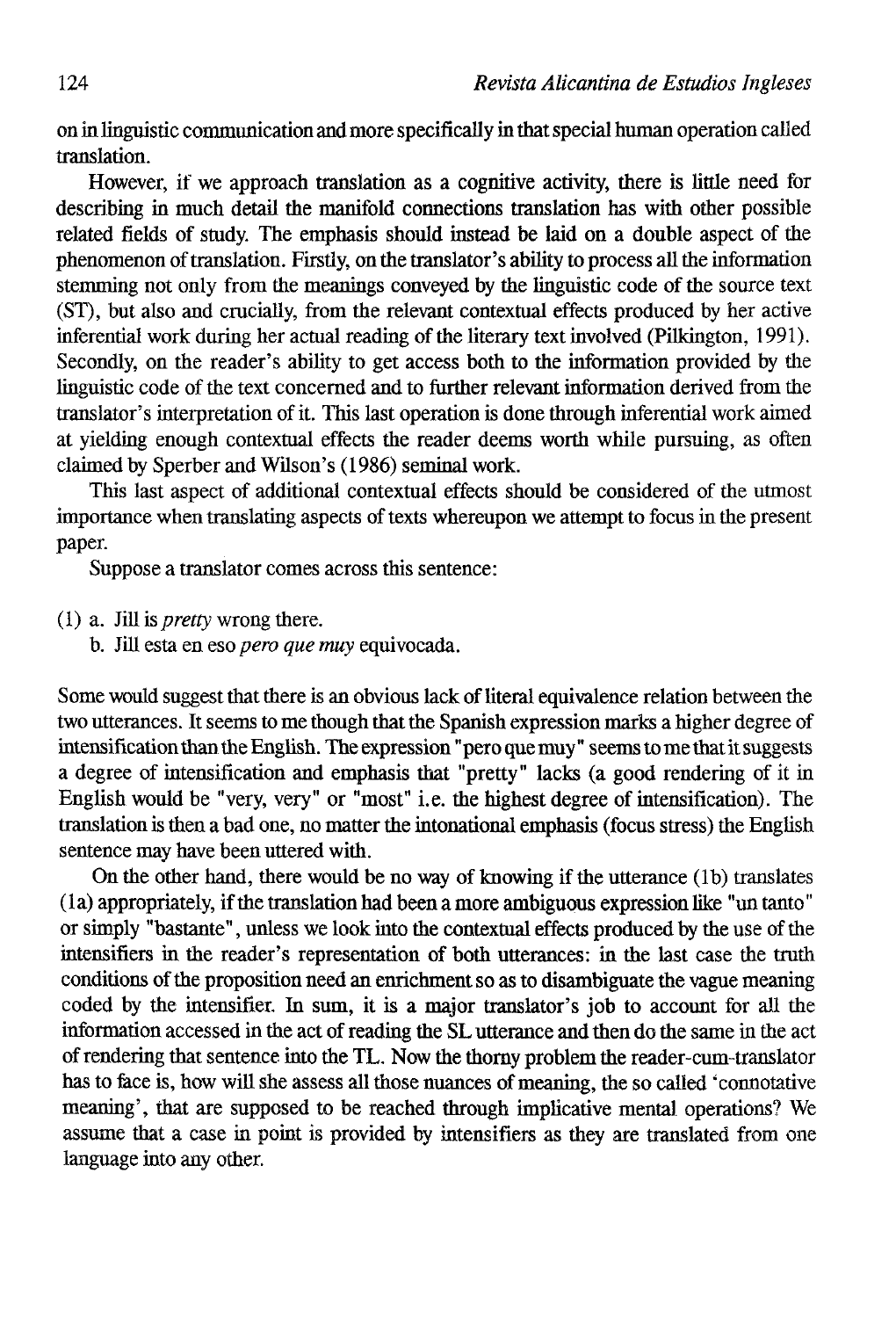AU we know is that this last cognitíve operation is reached through inferential work which is the way our whole mental activity works. As argued by Sperber and Wilson:

Propositional contents and attitudes thus seem to provide the only relatively solid ground on which to base a partly or wholly inferential approach to communication. Too bad if much of what is communicated does not fit the propositional mould (Sperber and Wilson, 1986: 57).

In fact we may perhaps put forward the hypothesis that (la) seems to bear a certain tone of modal mitigatíon here. There seem to be a hedging phenomenon which suggests a polite form that disguises a total disagreement, thus bearing at least some resemblance to the less polite unmitigated Spanish utterance. Now the question which immediately arises is, on what grounds can we safely entertain that hypothesis? Could it not be a far-fetched assumption? The answer to this crucial question lies, to a great extent, in our belief in our own representations which are crucially based on our own knowledge of the two languages at issue. Representations (Sperber and Wilson, 1986) are hypotheses (strong or weak assumptions such as beliefs, intuitions and desires) about the world we entertain in our minds. A grammatical fünctional model of communication would insist on the scalar degree of modality in the English code: from epistemic and deontic modality to attitudinal adjectives and intensifying adverbs. By contrast, a cognitive model of communication should actually íay the emphasis not so much on the semantic content, which is automatically recovered by our language module but on the hearer's recovery of the final interpretation that the utterance has..

As able speakers then of at least two languages, translators should then be competent interpreters in both languages and for the same token they should be able in principie to be aware of the frequently subtle differences between the two linguistic codes.

## 2. Interpretive use

The case of translation is that of an interpretive use of language (Gutt, 1991). It is the reader-cum-translator's competence what is at stake here since she's the solé referee. In effect, it is in her mind in the first instance where the whole double process of interpretation and production takes place. She therefore must be the most relevant judge when it comes to deciding what subtle or big differences there are between two sentences in two languages, if there is any.

If a sound linguistic knowledge of the two languages involved seems fundamental for the interpretation of utterances, so does the knowledge (various representations like beliefs and assumptions) of the world. But then, one is tempted to ask, what role does the so often invoked semantics of a language play in the whole affair of communication? (Coseriu, 1977). As a conventional, objective description of the meanings of linguistic expressions (mostly single words), its job seems to be that of providing an undetermined *blueprint* for propositions. Then it is the task of pragmatics to show how the hearer/reader is able to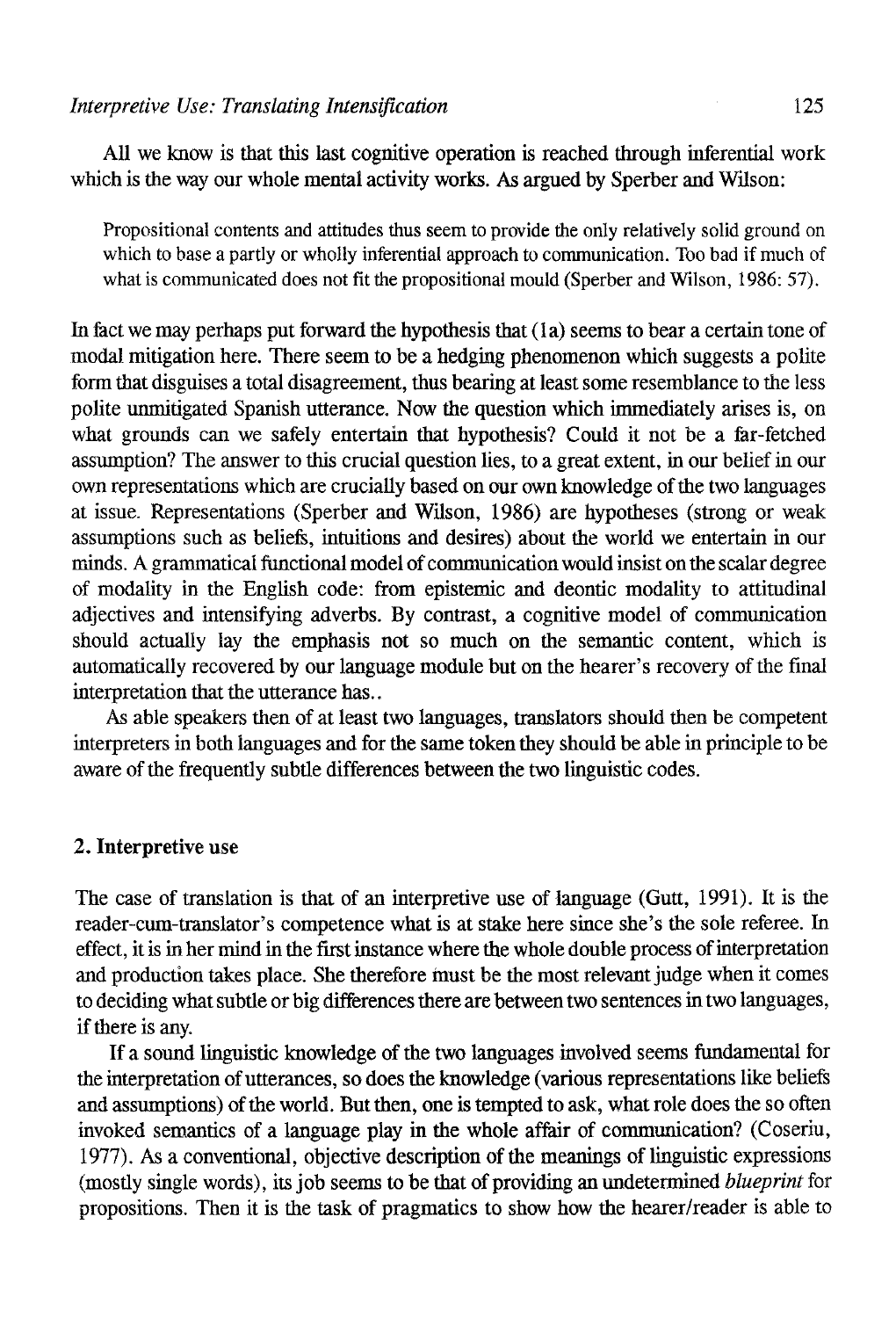develop such *blueprint* into a complete proposition with the crucial help of her computing of contextual knowledge. (Blakemore, 1992: 43).

It is my purpose in this paper to examine some of the effects produced by certain words and expressions that are conventionally, if somewhat misleadingly, called "intensifiers" (for lack of a better word). A further apparently synonymous term, "degree adverbs", are types of words which, closely examined, are not so easy to pin down as semantic bearers of some fixed, accurate meaning. They therefore pose many problems for the translator who has often been misled by traditional semantic theories which attempt to approach the whole process of translation in terms of "equivalence" in the target language. The translator guided by such principie would be so concerned with context independent words that she will surely be bound to do mistaken operations such as the following: a) leave out her own response to the information provided by the work concerned; b) turn a blind eye to her faith in her own abilities as language speaker; and c) pay litüe attention to tbe modification of her own cognitive environment.

Furthermore, the effects of the translator's reading could and should be compared to the one produced in a reader of the translation of that text (Dahlgren, 1998). Since the typically descriptive concept of linguistic *equivalence* seems to fail to be an adequate notion when one cares to report about the mental operations carried out in translation, we simply will do without such a misleading concept. Instead we will be concerned with *resemblance* as the dynamic notion that would best account for the possible contextual effects produced by such linguistic units in the actual utterances of texts.

Gutt (1991: 33) provides a good example of an *intensifier* in relation to non literal language promoting economical communication:

- (2) a. Bill is a *real* ganster.
	- b. Bill es un *auténtico* ganster.

Here both the English and the Spanish proposition are likely to be read metaphorically as dealing with someone ruthless in his practices or someone whose behaviour is threatening. Let me add that some of the effects of that implicature are caused no doubt by the effect produced in our minds of the English intensifier "real", which has been rendered in Spanish by means of "auténtico". They seem to cause resembling effects in the reader.

So the intended interpretation shares with the utterance a number of assumptions which are implicated precisely in this particular context. The first propositions (2a) then is said to bear some implications which account for the resemblance of the representations of the second proposition (2b) in the utterances of the two languages. The Spanish and the English version of the proposition should then trigger "similar" representations. It is on these grounds in fact that we are allowed to conventionally state that the utterance in language B (the so called Target Language) can be more or less *faithful* to the utterance in Language A (the so called Source language). If English "real" would nave been translated in that utterance by Spanish "real" (as it is possible in other cases) then presumably the set of assumptions raised in the reader would have differed considerably.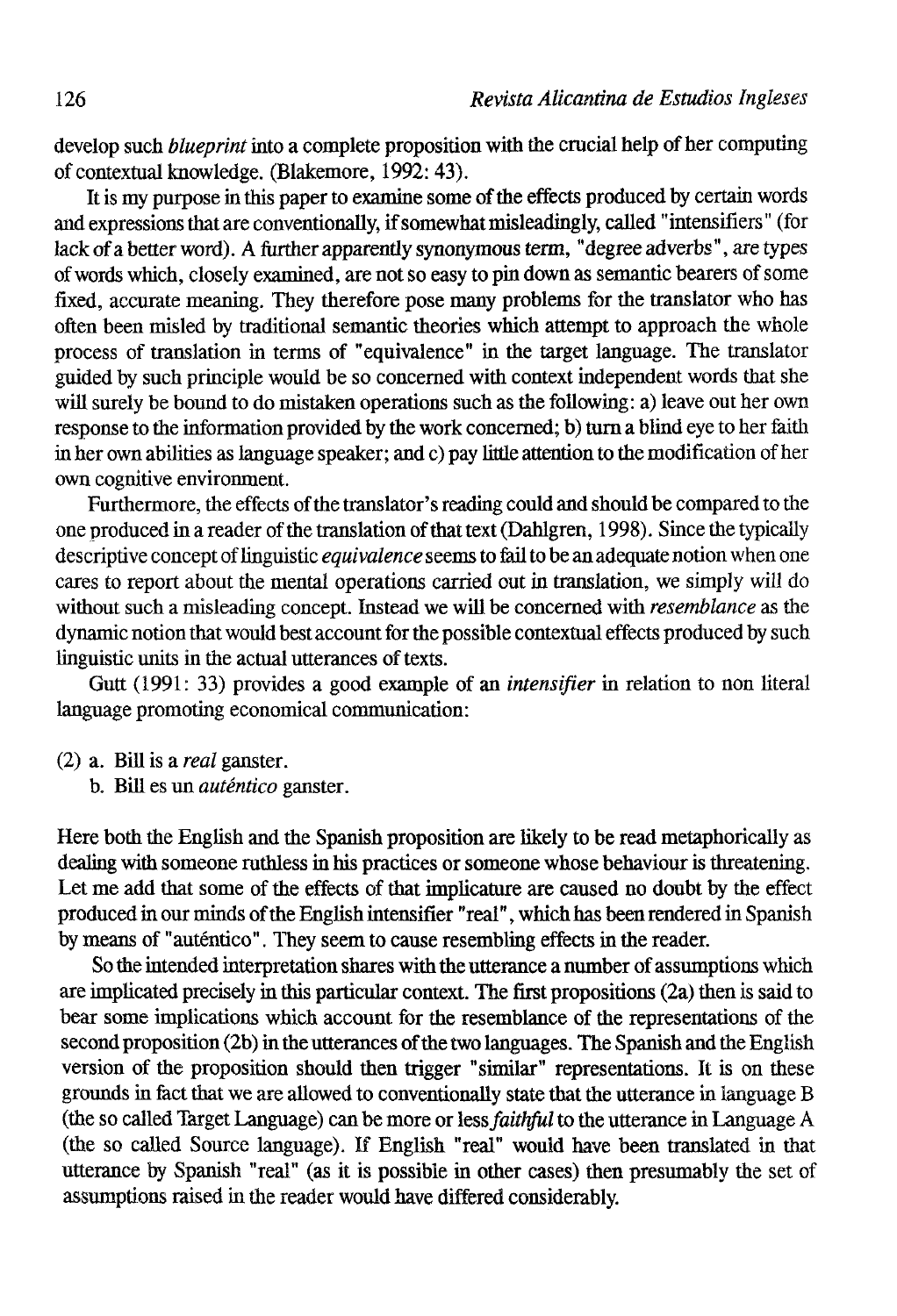According to Blakemore (1987) *resemblance* in content of two givenutterances can be cióse or distant depending on the variable shared contextual implications they give rise to. We may then say that representation by "resemblance" with respect to degree words crucially involves some implicatures that promote the speaker's attitude denoting quantity uncertainty and doubt concerning the degree of commitment to the trath of the proposition.

# 3. Description vs interpretation

Does a structural (functional or not) theory fare well when they come to grips with the transcodification problem? Let me remind the reader that a structural (functional) theory is based on a paradigmatic view that attempts to predict a network of meaning relations as resourceful linguistic choices whereby a speaker can pick a linguistic form or feature out of a large number of available choices in a given system. Thus as speakers of English we have a grammar as a code readily available, even if most variable according to general social factors. Such grammar is made up of inter-related systems which are to be chosen at any point in the discourse process. It is therefore on the speaker's onus to use one or another meaning as a manifestation of her linguistic behaviour in accordance with the social context (Halliday, 1985).

But is this a convincing way of explaining what goes on in actual communication? Let's say that only to some extent, since a taxonomical (albeit functional) approach would typically focus on linguistic entities, that is, the meanings of words or expressions codified as objective resources described *apriori* which are at the speaker's disposal in a network of choices in some (social, therefore externa!) context. Moreover, such descriptive network of features of contextual factors must be in a constant process of expansión since they are either too vague or too inappropriate, which means that there's plenty of guesswork ahead for the reader and translator if she wishes to get an accurate equivalent expression.

Now, seen from a cognitive perspective, Blakemore (1987) argües that some expressions (such as *so* and *after all)* do not contribute to the truth conditional meaning of the utterance, since they do not represent concepts. Degree adverbs, however, represent some concepts (minimizing, downgrading, etc), and therefore they have a clearer semantic referent. It is trae, on the other hand, that they sometimes show a fuzzy, underdetermined nature, typical of many expressions in the linguistic code (Carston, 1991a;, 1991b). They need then to be accounted for in terms of the. semantic information they provide, bearing also in mind the surplus information providing some contextual effects. The latter would typically give rise to slight modifications of one's cognitive environment. In sum, translation should never be approached as a case of *equivalence,* a hypothetical concept hard to test and falsify, but as a case of *resemblance.* Similarity of effects produced by two resembling utterances in the reader's representations would be a much more appropriate notion faithfully accounting for what actually goes on in bilingual communication (Gutt, 1991).

Consider these examples: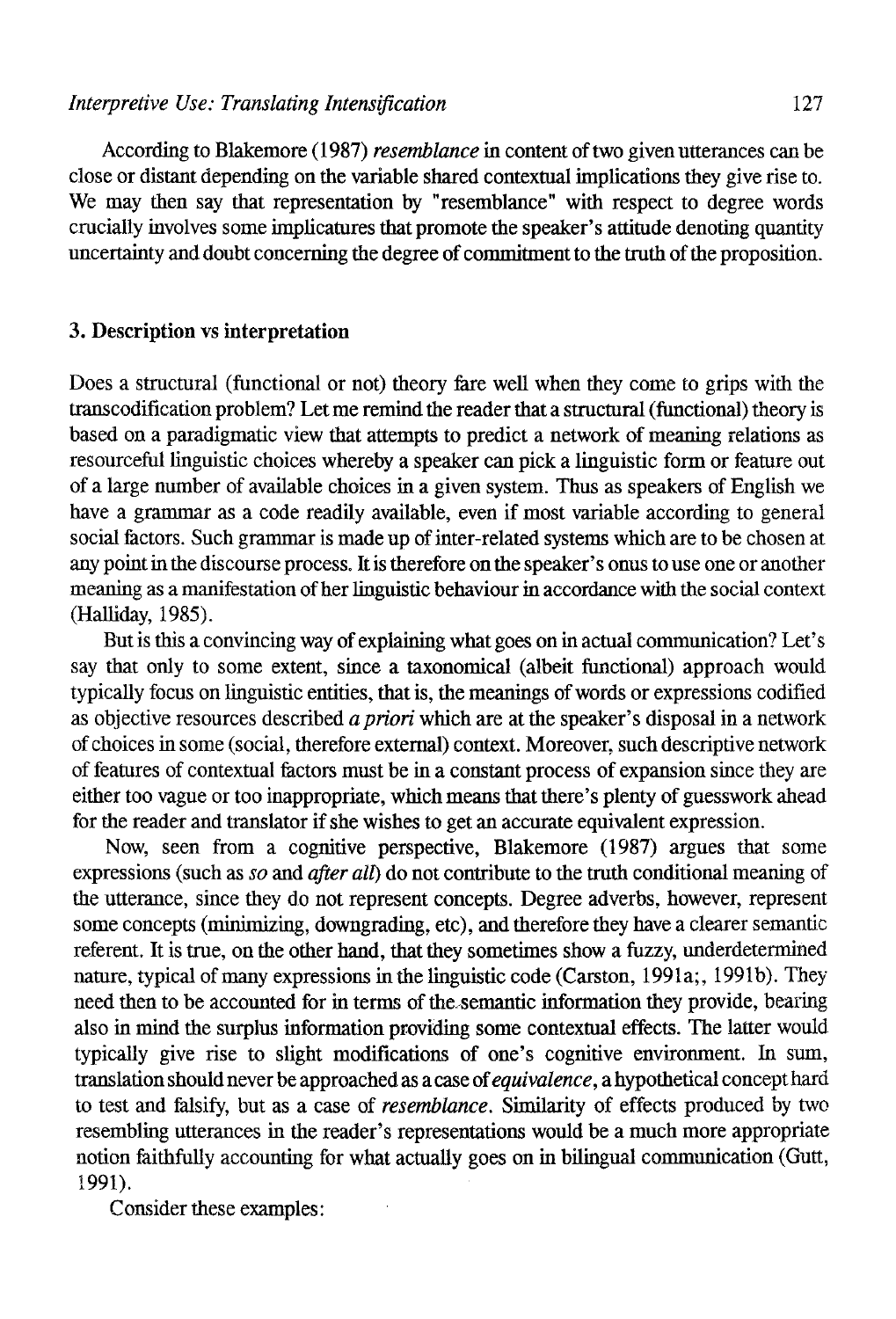(3) a. I can't *hardly* say that I know him.

b. Yo *no* diría que le conozco *bien.* 

Linguistic structures can differ as means of expressions and as blueprints for inferencial interpretatíon. That both utterances resemble each other is a matter that goes beyond comparison of formal stractures. The use of the minimiser *hardly* is rendered in Spanish by a negative affecting the verb and a positive adjective *bien* here. It seems quite evident that both utterances have similar implications.

Translating from one language into another then is a matter of *interpretive resemblance*  in the listener/reader's representations of propositions expressed in both the utterance of language A and the utterance of language B, no matter how far away or how close the languages are formally and/or typologically. For most theories of translation it seems reasonable to claim that familiar languages should be able to share formal features of the linguistic code that to some extent favour the resemblance of the propositions formally expressed in such languages. But this is hardly the point we should make in the present approach. Rather, the interesting point that should be raised in translation theory is that we should be able to explain why apparently dissimilar sentences can resemble each other in inferential terms even if their coding forms differ.

In the example (1) above the use of the intensifier "pretty" before the adjective "wrong" would have the implicature that Jill was totally wrong, but for polite reasons (a negative face issue, according to Brown and Levinson, 1987) one tends to mitígate the harsh effects of a complete negative utterance. So the downtoner "pretty" resembles the "totally" but with the implicated effect of poüte mitigation. In Spanish, however, the speaker chose to say squarely that Jill is wrong.

Consequently, one is tempted to think that the form of a language is a kind of centuries oíd resourceful deposit where much knowledge of the speakers is somehow stored. However this last statement does not justify a mere formal comparison of two structures (as many translation theorists have done and still do today) with the purpose of indicating equivalence of meaning of sentence A and sentence B.

# 4. The case of Intensifiers

Halliday (1985: 171) formally describes intensifiers under the heading of functional submodification, even if sometimes such class of word can disturb the natural ordering of elements in the (nominal)group.

- (4) a. a *quite* easy problem.
	- b. *quite* an easy problem.

The term *intensifier* suggests a particular semantic type of adjective modifier, one which very often corresponds to adverbs of degree. Verbal degree modifiers are not rare either.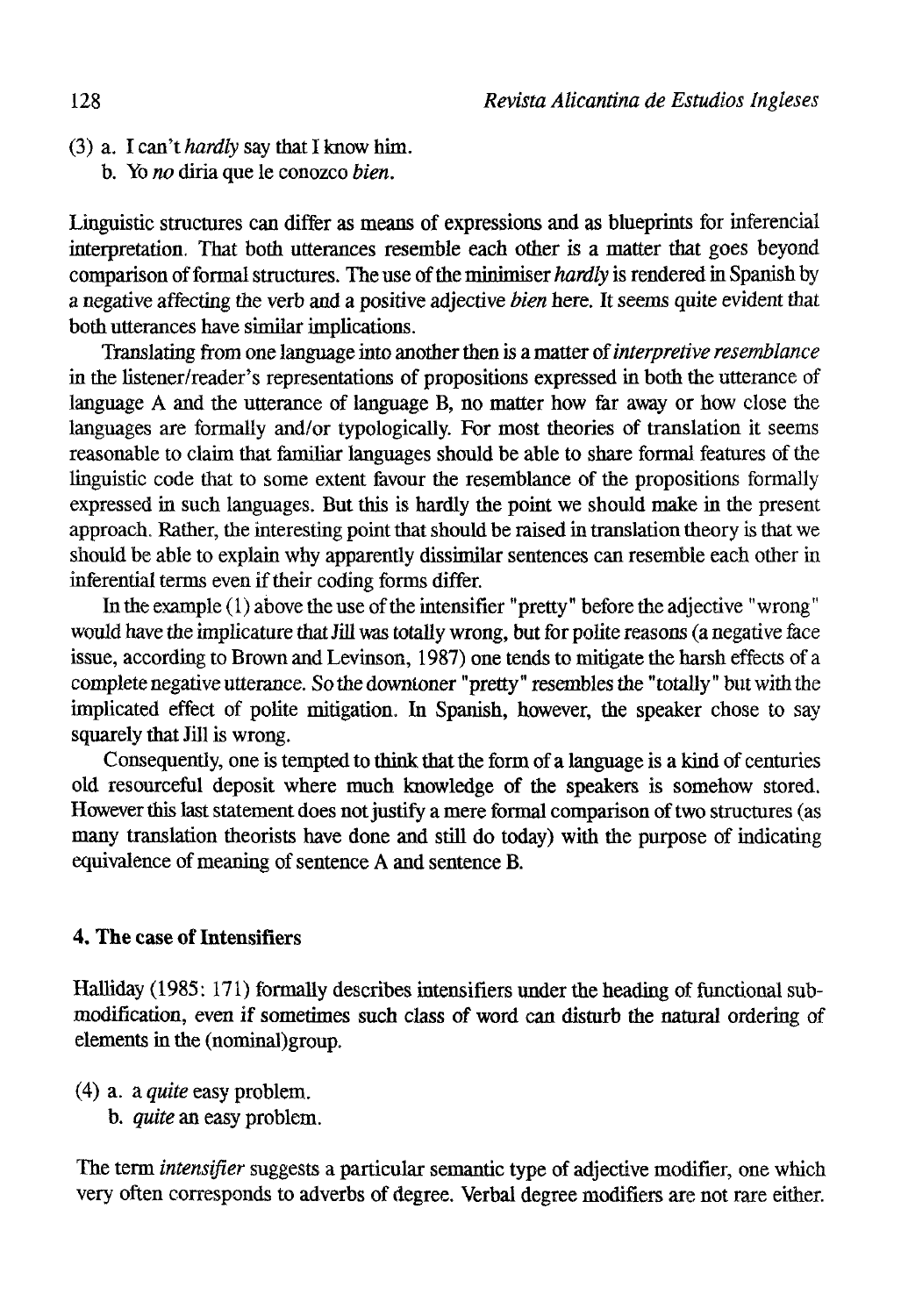However, most of them show a double function, since they can be used both as adjective and as verbal modifiers. The class based on syntactic grounds is too varíed to have a homogeneous classificatíon. Semantic división too shows that they are not totally similar and have an uncertain área at the border (Allerton, 1987). This author, in fact, goes on to classify intensifiers into four major semantic categories: degree, aspect, manner, and method, which in turn modify both adjectives and lexical verbs. This is an overall classificatíon which is in fact grounded on a mixture of formal and semantic criteria.

Quirk et al. (1985: 445-446, 589f.) however had typically splitup adjective and verb modifiers of degree into a more detailed content categories:

"amplifiers" which scale upwards.

"downtoners" which have a lowering effect.

"emphasizers" though they bear resemblance to 'focusing disjuncts'.

Then they subdivide the first two groups into the sub-headings:

amplifiers: "maximizers" *(completely)* and "boosters" *(very).*  downtoners: "approximators" *(almost),* "compromisers" *(moreorless),* "diminishers" *(partly)* and minimizers *(hardly).* 

This very detailed taxonomic classificatíon can be criticized on various counts, the most important being that like most semantic taxonomies this is as arbitrary as any alternative proposed *ad hoc.* In fact the meaning of quite a few of the words under those sub-headings become more concrete and determined when they appear in context. Therefore the above categories are bound to belong to one or several of the semantic groups proposed.

If the meaning of most words were settled before any receiver of the utterance added a cognitive context to it, then the code would be an invariable not actually worth interpreting, but a given which would only be decodified. Then the whole process of translation would be viewed as a descriptive operation of comparable linguistic structures (Catford, 1965), where the unchanging static value of "equivalence" would reign supreme. Furthermore, the often quoted "faithfulness" would be a quality to be displayed by objective structures of the languages involved. By contrast, communication is primarily and above all inferential, as Sperber and Wilson (1986) rightly claim.

Once a text (collection of relevantly interrelated utterances) is translated the resemblance is all the more notíceable because it shows inevitable variations owed to modifications not only of language but also of specific cultural features. As Gutt (1991:59) suggests when discussing this point:

The writer of the German text (his example) may have found the Finnish original helpful in his task, but the text he created was intended to communicate in its own right, and to be read and understood as such. It may be worth pointing out that this distinction between descriptive and interpretive use applies not only to interiingual communication — parallel cases occur intralingually as well.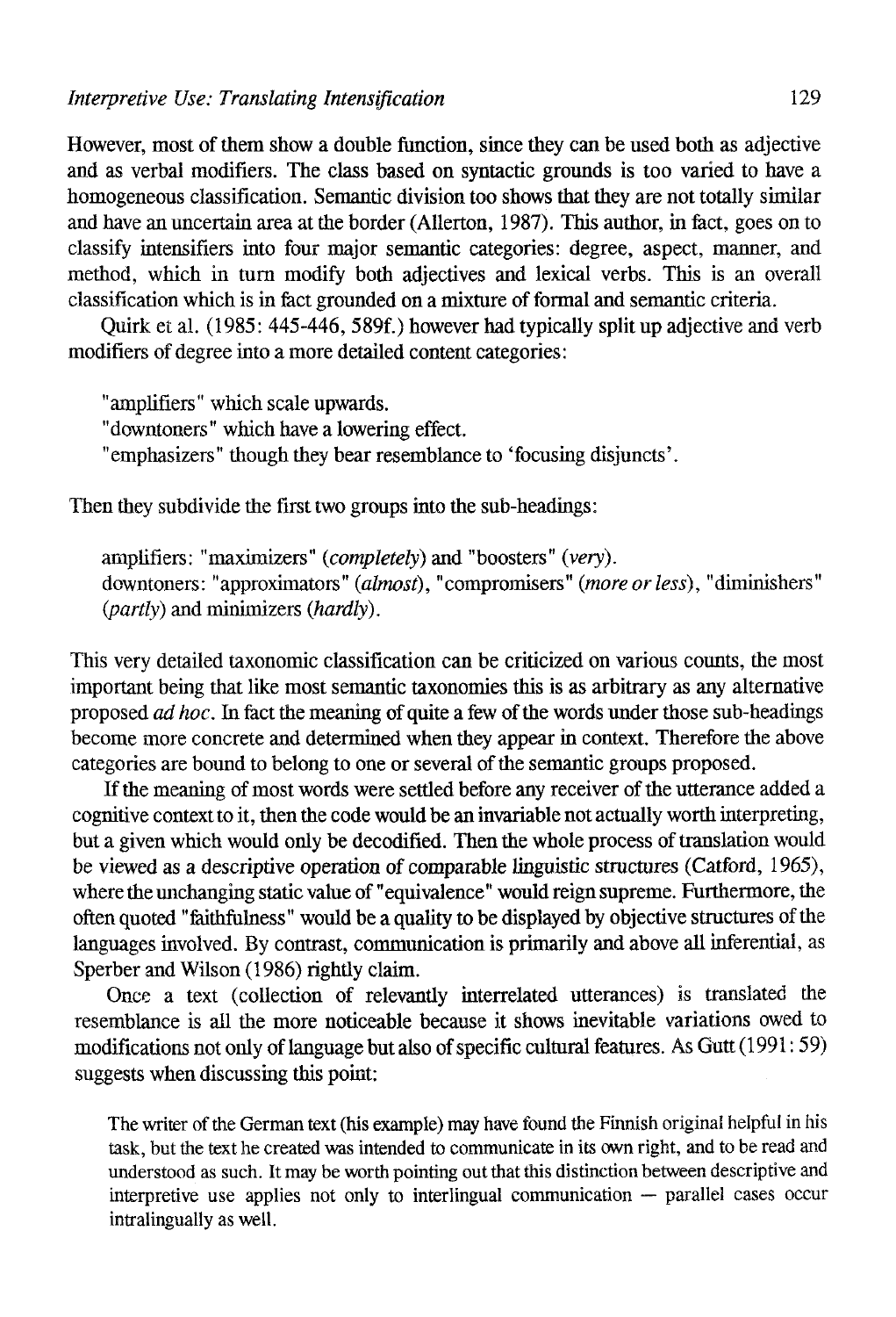# 5. Degrees of intensity

It would be perhaps just to say that the issue of intensifiers is a somewhat difficult and slippery matter for the translator since what is often at stake is in fact a question of "more or less" depending on contextual assumptions. But that is hardly an excuse for failing to attempt to reproduce some similar effect in the TL reader. In a trilingual versión we read:

- (5) a. The finish would be a sight to see
	- b. Das Ende wurde ein *sehenswertes* Schauspiel sein!
	- c. El final debía ser *todo* un espectáculo

A Gricean (1975) approach would involve an implicature that accounts for the clash between the first maxim of *quantity* and the second maxim of *truthfulness.* The speaker would have followed the latter and then flout the former. Understatement and overstatement are to some extent noticeable changes which aftect quantity. The Spanish translator seems to have decided to use the maxirnizer *todo* which is absent in the English original. This use of the intensifier actually resembles the English use *oí quite* absent in the original in this particular case. By and large the translators have found easier to alter the degree of the information required than to alter the truthfulness of the statement.

Thus in the next examples the relative scalar criteria imposes itself when translating the words of the type *quite* and *such.* The following translation can be critizised, as *demasiado*  is situated to one end of the quantitative semantic scale which such would hardly occupy. So perhaps *tan* would do the quantitative job.

- (6) a. It's been *such a* silly game to play.
	- b. Era un juego demasiado estúpido.

Now there are various other expressions in the languages which are colloquially used to mean intensification. Not only are they used in adjective pre-modification with an undeniable exclamatory valué, but also with some value-laden words:

- (7) a. The mayor of Madrid is *such* a fool.
	- b. *Anda que no* es tonto el alcalde de Madrid.

Quite interestingly, Bolinger (1972) suggests that nouns like *fool* can also be gradable, in the sense of a scale of assessment, and of degree. Those nouns derive from gradable adjectives, as we can also see in the colloquial expressive formula used by the Spanish translator. The degree word here seems to convey the additional connotation of criticism expressed in colloquial terms.

In fact the use of *such* is grammatically restricted to the indefinite determiner *sucha* and can be interpreted as an exclamation, like in the present case, and not as a definite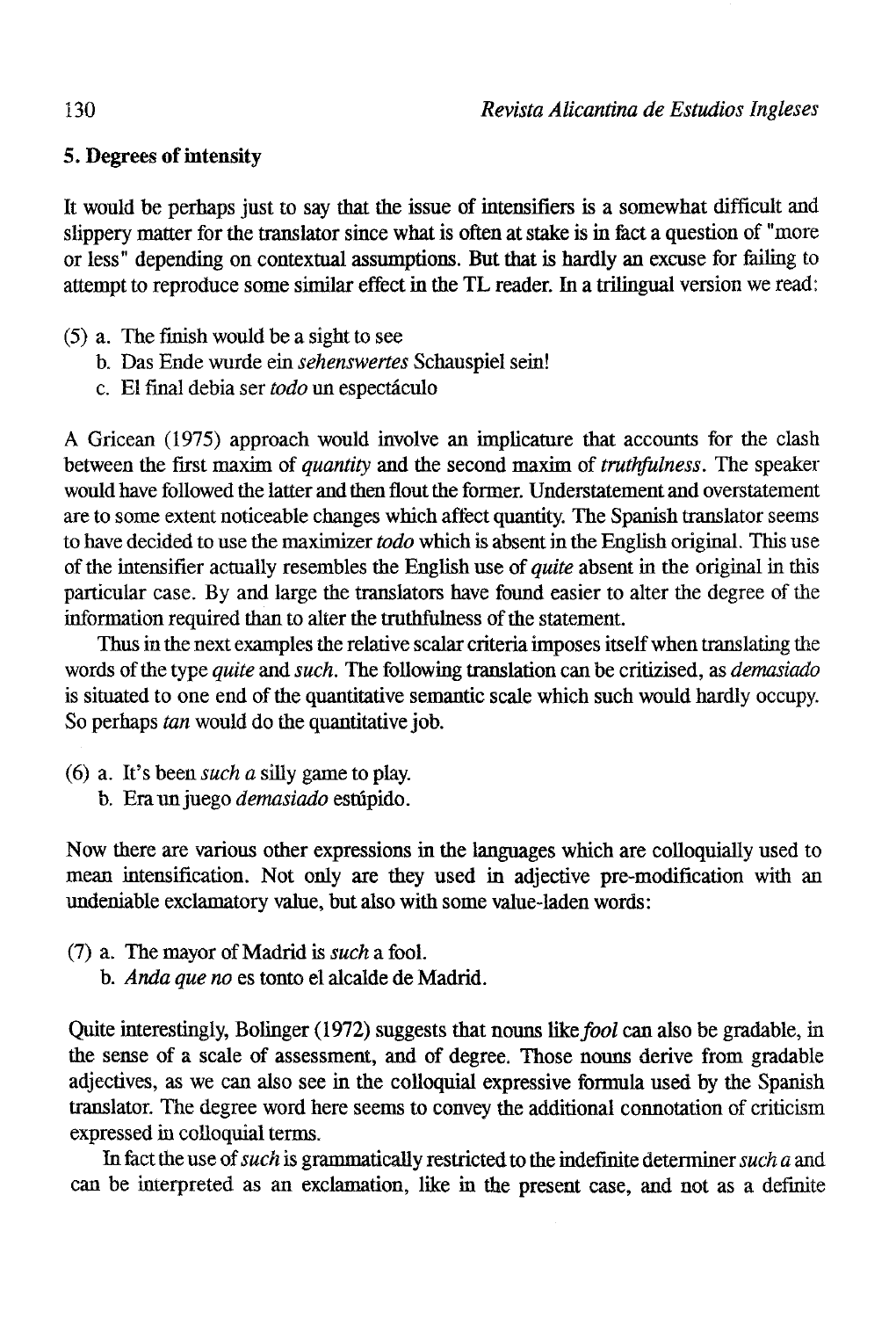determiner *\*such the/my* etc. Furthermore, there are nouns like *doctor, bachelor,* etc which are not to be used in that way.

The lexical meaning of the adjective is determinant in the interpretation of the degree modifiers such as *absolutely, extremely, very, pretty, rather, fairly, slightly, not quite, not very.* The context then varíes with the words collocated with them:

- (8) a. This case is *slightly* different from last month's.
	- b. Este caso es *un tanto* diferente al del mes pasado.

Now *slightly* collocates (tends to appear close to) restrictively either with comparative adjective as is the case of (8a) or with adjectives which have a negative shade of meaning. Thus, *slightly unpleasant, boring, tiresome, disagreeable* (but *slightly pleasant?, interesting?, stimulant ?, kind?).* 

In a Spanish version of the short story by Saki "The Open Window", we note the relative failure to appreciate the degree in the interpretation of this type of intensifiers:

- (9) a. Then you know *practically nothing* about my aunt?
	- b. ¿Entonces, *apenas* sabe *algo* de mi tía?
	- c. ¿No sabe, entonces, *nada en absoluto* de mi tía?

The intensifier *practically* can be taken as synonymous to *absolutely, totally,* but here the translator in (9b) clearly has mitigated the effects of the negative, thus leading the reader to infer the implicature that the character concerned knows at least something that is worth knowing about bis aunt. The understatement, if we accept (9b) at all as a resembling translation, is on the Spanish side this time. We should surely derive further implicatures if we widen slightly the context of the utterance to allow in room for our knowledge of the characters involved in the dialogue. We then propose (9c) as a closer translation, where the common expression *en absoluto* renders the extreme intensifier *practically.* 

In the same translation of Saki's story we find a further variation in the degree of this type of intensifier. The overall effect again is a not very common use of understatement in Spanish (may be the contrary is closer to the truth):

- (10) a. Pity you weren't out; we had *quite* a good day.
	- b. Es una pena que no salieras; hemos tenido un buen día.

The relative scalar value of intensifiers makes them difficult to be rendered in a similar resembling manner. Quite often we see departures from actual *resemblance* in the reception of the two languages, which easily go unnoticed by the readers, as they represent but small subtle changes.

Look at this trilingual translation of Mark Twain's *A Table-Talk:* 

 $(11)$  a. It was getting *pretty* sultry for me.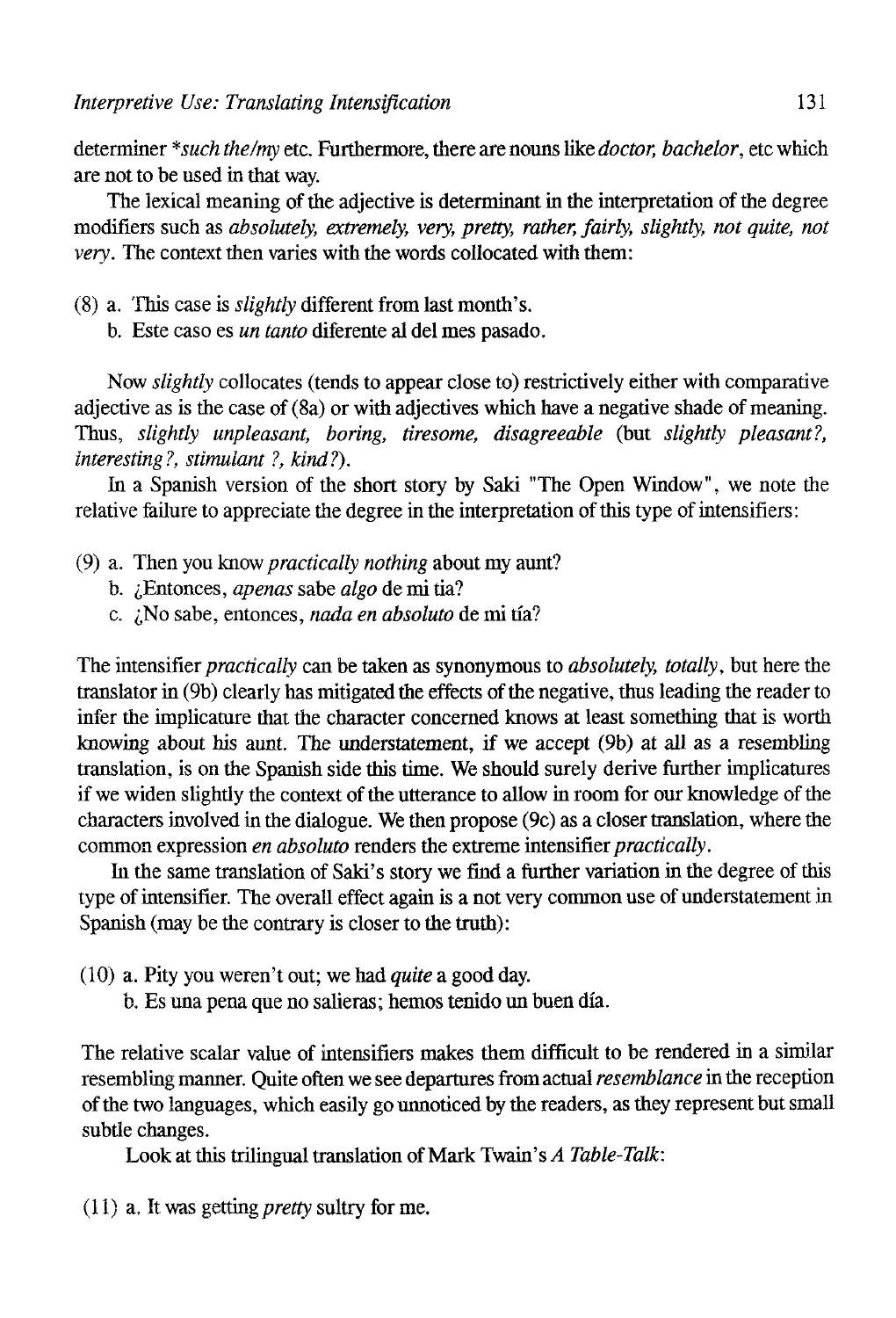- (11) b. Mir wurde schwül und *schwüler.*
- $(11)$  c. Empezaba va a sentir bochorno

Neither the German nor the Spanish version are formally equivalent. And they need not to be. The interpretation of the German version focuses on the increasing graduality of the mental state *(schwül* and *schwüler),* while the Spanish versión stresses the time adverb *ya*  so as to reinforce the inchoative process used. The intensifying, assessing meaning of *pretty*  seems to be absent in either case.

The fact that the grammatical resources to implicate assessment of degree shows much linguistic variation speaks loudly in favour of the *interpretive* character of all translations. It would be almost impossible to describe accurately all the possibilities a producer or a translator has at her disposal to access to certain effects. But in the event that this could be achieved, there would still be the problem of attaching a meaning to a form in an accurate way.

Notice, for instance, how the translator of a story has reached some similarity of effect (or not quite) by means of a formally different expression:

- (12) a. *Ymjust simply* crazy about that man.
	- b. *La verdad,* ese hombre me vuelve loca.

Here the evaluative intensifiers just plus the understating degree adverb *simply* before the noun *crazy,* is rendered by a disjunct phrase (Quirk, 1985) which is also evaluative and have some implicatures of the type / *must admit, there 's nothing I can do about it.* All we can say here is that the translator somehow managed to put across similar relevant information in this case. And this has been done only by linguistic means. In fact the basic claim of relevance theory is that in processing information the hearer focuses her attention on the achieving the greatest possible cognitive effects while doing the smallest possible amount of processing effort.

Sperber and Wilson (1986) postulate that human communication is driven by relevance and the maximization of relevance. By this notion they mean that information is relevant to somebody if it yields enough contextual effects worth paying attention to. They are of three types: strengthening previous assumptions, contradicting them, and generating new assumptions or implicatures.

Look at the following example from an early Spanish translaíion of Stephen Crane's famous work *The Red Badge of Courage:* 

- (13) a. 'Yank', the other had informed him 'yer a *right dum* good feller'.
	- b. Manqui —le había dicho el otro— eres un muchacho *requetebueno.*

The speliing here reflects the native dialect where the intensifying cues are not just the common modifier *right* but also the modifying noun *dum* (damn) with respect to the adjective *good*. Now the Spanish version yields sufficient contextual effects through that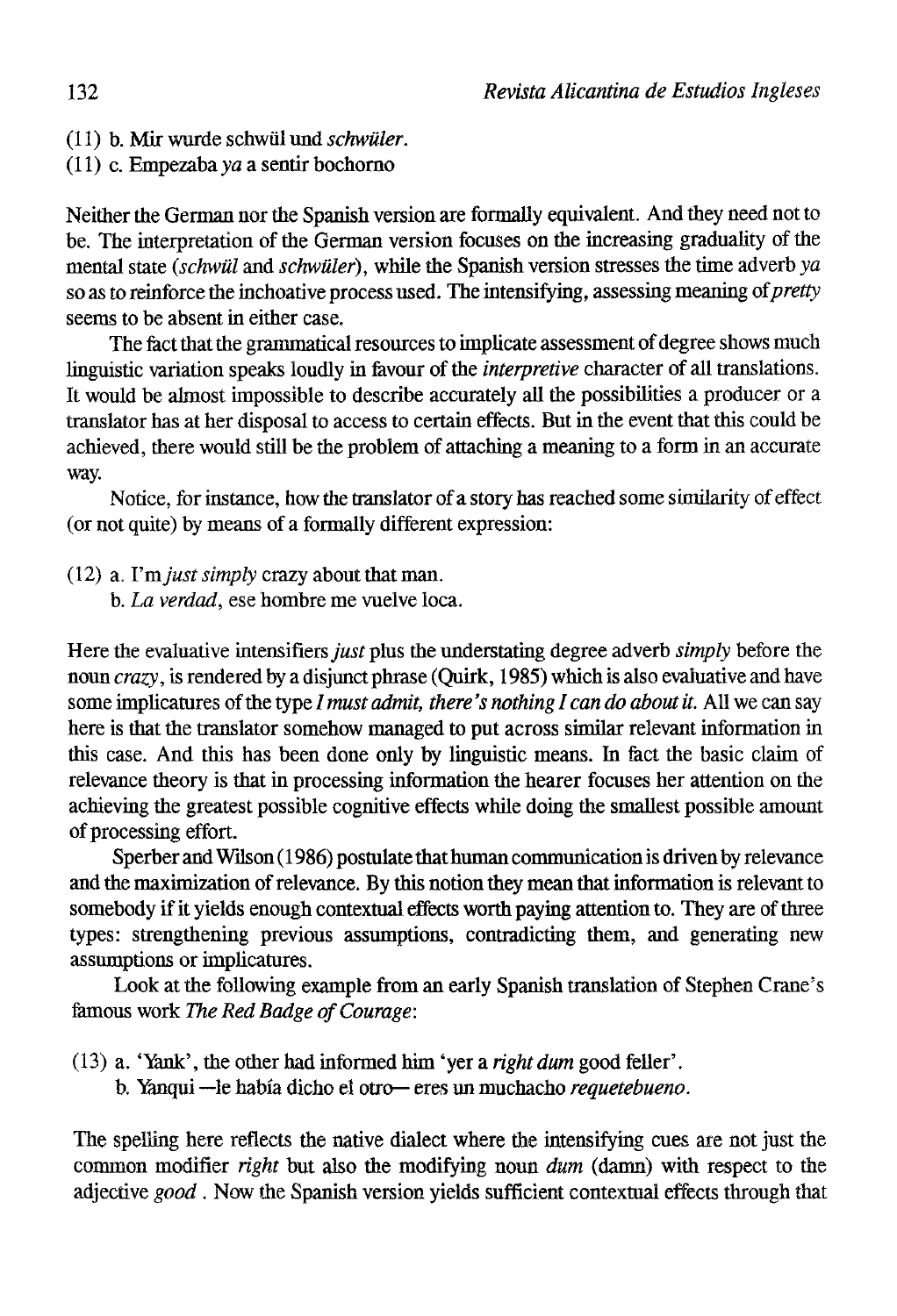colloquially expressed amplifier (a real booster) with some affective, positíve overtones. What seems important then is the similarity of the effects yielded by linguistic means, which actually change our cognitive environment and can be variously achieved.

By contrast, we can come across the extreme case where no intensifier is translated and still achieve the intensity through lexical means. In a good recent Spanish translation of *Gulliver's Travels* we read this line:

- (14) a. I was *extremely* tired.
	- b. Estaba *exhausto.*

This suggests that we need not follow too closely a formal or functional grammar which describes classes of words neatly set in contrast with the correspondent same type of words in other languages. We often find a zero realization of a specific class of words.

Now we will never harp too much on the idea that utterances are far richer in effects than a mere formal description of sentence meaning would allow us to entertain. To illustrate this further I would like to draw the reader's attention to three different instances.

First note the intensiflcation effect that a certain type of adjectives can cause in the reader of English and their actual renditions into other languages:

- (15) a. It was open — *wide, wide* open— and 1 grew furious as I gazed upon it.
	- b. Es war offen — *weit, weit* offen— and ich wurde rasend, ais ich darauf starrte.
	- c. Lo tenia abierto — *muy, muy* abierto— y me enfurecí más al contemplarlo.

While the German version of *The Tell-Tale Heart* by E.A. Poe makes a servile use of the same grammatical structure, where the effect of the repetitive descriptive adjective is that of iconic *intensification*, the Spanish translator fully reflects this same effect by using a native language structure in his versión. He is to search, however, for alternative translations that sound more iamiliar to Spanish readers. There are often expressions where to choose from that sound like more typical Spanish intensifiers:

(15) d. Lo tenía abierto *de par en par* y me enfurecí más al contemplarlo.

Secondly, a further example of lexicalization of the degree of intensity is the formulaic comparisons. This is a very rich and productive field of study in some languages, like Spanish. One example of this type of amplifying effect can be the one we find in the well known American novel *The Catcher in the Eye:* 

(16) a. They are nice and all — I am not saying that— but they are touchy *as hell.*  b. Son buena gente, no digo que no, pero a quisquillosos *no hay quien les gane.* 

Thirdly and lastly, there is a further related phenomenon, called *hedging* which I will briefly comment upon. By using "hedges" the writer makes manifest her intention of being not too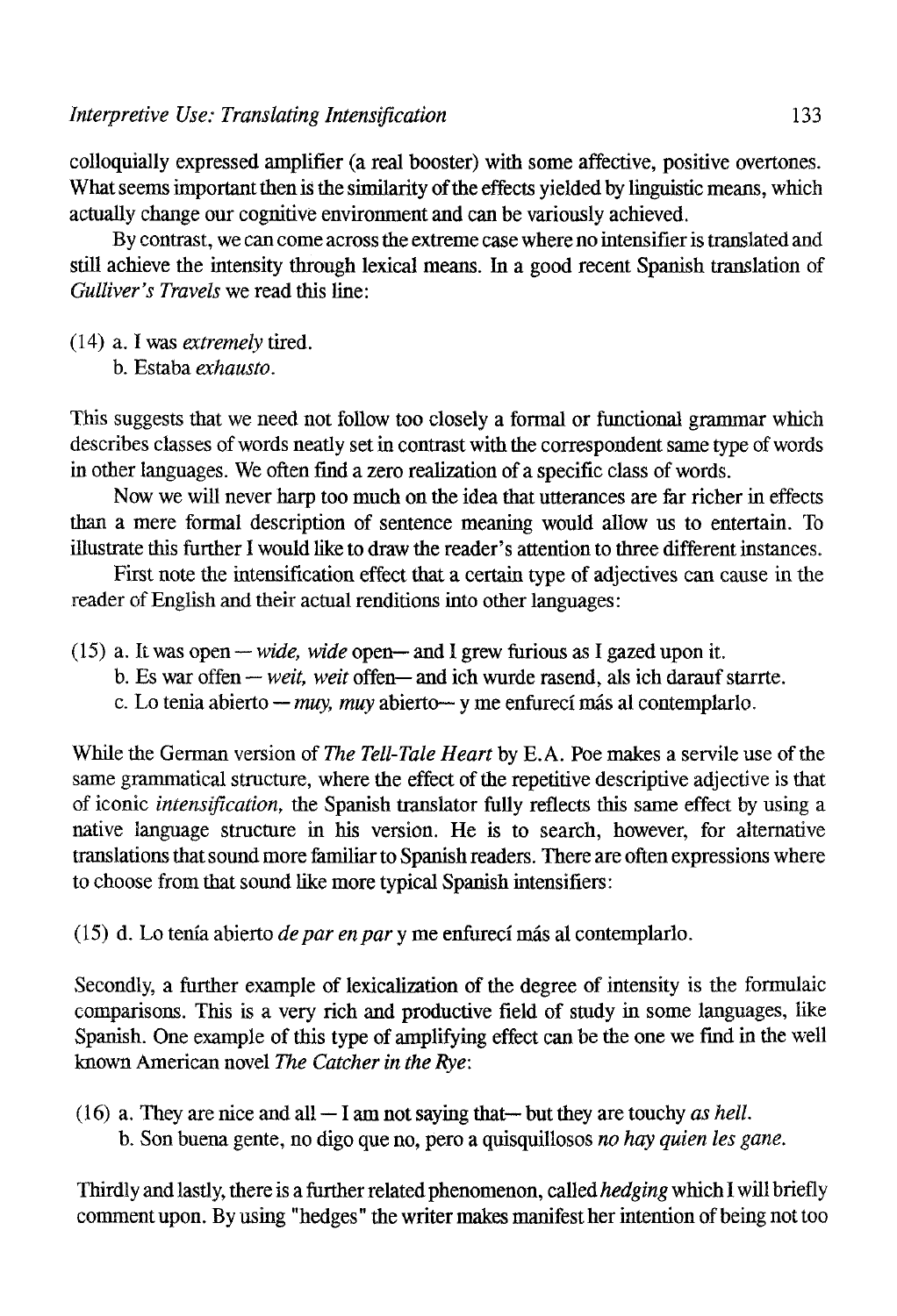assertive and of sounding tentative. Linguistic hedges are, according to Lakoff (1987: 462), *"words or phrases whose job is to make things more or less fuzzy".* I assume that there is implicit a sort of strategy in the use of these expressions aimed at avoiding facing communicaíion directly. There is little doubt that degree words of the downtoning type (compromisers, diminishers and minimizers) are also involved here. They should therefore contribute to the truth conditions of the proposition, in spite of the inherent tentative semantic meaning they nave.

To offer just one last conspicuous example of this type of reverse intensification from I will quote again the same American novel, which is characteristically plagued with expressions of that kind:

- (17) a. But she *wasn 't exactly* the type that drove you mad with desire.
	- b. Vamos, *no* era *precisamente* el tipo de chica *como para* volverle a uno loco.

The negative predication with the adverb *exactly* is an ironical understatement which yields the implicature of avoiding the Gricean *maxim oftruthfulness* for being ironical and perhaps the *maxim of manner* for being slightly ambiguous. However, we may argue that this expressive circumlocution and the implicative constraint of the negative provides an enriching contextual effect to the information supplied by the coded proposition.

## 6. Concluding Remarks

One major point made by relevance theory is that the grammatical and lexical codes of a language are not enough to explain communication. The traditional approaches to translation have invariably focused on the more or less detailed description of that code syntax plus lexical semantics mainly. However, as I have stated above, translation is a case of practical language activity that involves both interpreting utterances information and reproducing them again. Now in order to do that, inferential work is essential in order to compute all the information intended by the writer, no matter how vague, how tentative or how "connotative" it is. Thus the overall principle of relevance cognitively guides the translator so that she may derive all the possible enriching effects the text displays.

The rendition then of the text into another language (TL) should be guided by such universal cognitive principie and thus allow the translator to give the closest *resembling*  utterances to the source text as possible. The search for the alleged ideal *equivalence*  between the two texts is ruled out from this perspective.

Being then led by the overriding *principle of relevance* means that the translator cannot rely solely on her supposedly competence of the grammars of two languages. I think that I have shown in this paper that there is in fact scarce prediction and little coincidence in the rendering of intensification. This in turn reflects the varied semantic resources in the grammatical and lexical expressions in many languages, no matter how typologically or